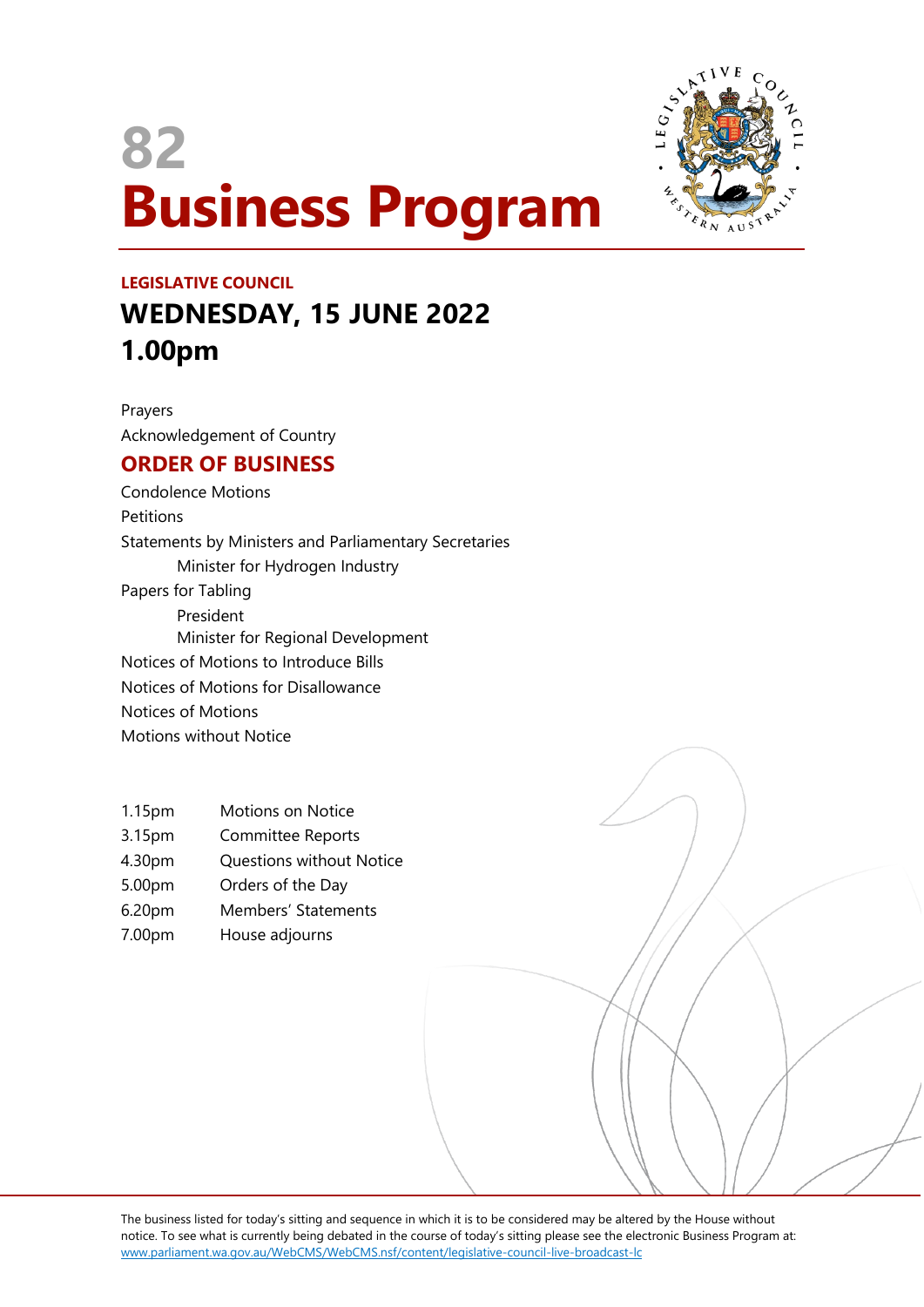#### **MOTIONS ON NOTICE**

#### *NB: It is intended that no Motion on Notice be moved.*

#### **3. Improved Seniors' Safety and Security Rebate** *(Notice given 16 June 2021)*

 $\overline{a}$ 

 $\overline{a}$ 

 $\overline{a}$ 

 $\overline{a}$ 

Hon Martin Pritchard: To move —

That the Legislative Council notes the McGowan Government's reinstatement of the improved seniors' Safety and Security Rebate and the impact that this \$16 million election commitment will have in ensuring that our seniors are protected and secure in their homes.

#### **CONSIDERATION OF COMMITTEE REPORTS**

**1. [Joint Standing Committee on the Corruption and Crime Commission](https://www.parliament.wa.gov.au/Parliament/commit.nsf/(Report+Lookup+by+Com+ID)/FDA26B0C31AFEC394825874A00166C49/$file/Report%202%20-%20If%20not%20the%20CCC%20...%20then%20where_%20Final%20document.pdf) — Report No. 2 — If [not the CCC … then where? An examination of the Corruption and Crime Commission's](https://www.parliament.wa.gov.au/Parliament/commit.nsf/(Report+Lookup+by+Com+ID)/FDA26B0C31AFEC394825874A00166C49/$file/Report%202%20-%20If%20not%20the%20CCC%20...%20then%20where_%20Final%20document.pdf)  [oversight of excessive use of force allegations against members of the WA Police Force](https://www.parliament.wa.gov.au/Parliament/commit.nsf/(Report+Lookup+by+Com+ID)/FDA26B0C31AFEC394825874A00166C49/$file/Report%202%20-%20If%20not%20the%20CCC%20...%20then%20where_%20Final%20document.pdf)** *(Tabled 9 September 2021)*

Continuation of remarks Hon Pierre Yang — 4 mins (Wednesday, 11 May 2022) on the motion of Hon Dr Steve Thomas that the report be noted.

*See Tabled paper 537.*

*Time remaining on motion — 49 mins.*

*Standing Order 110(2A) and (2B) applied — 13 October 2021, 17 November 2021, 23 February 2022. Government Response Tabled 30 November 2021 (Tabled Paper 913)*.

**2. [Joint Standing Committee on the Corruption and Crime Commission](https://www.parliament.wa.gov.au/Parliament/commit.nsf/(Report+Lookup+by+Com+ID)/A1096F15DF205975482587F20036A00F/$file/Report%203%20-%20A%20good%20year%20the%20work%20of%20the%20Parliamentary%20Inspector%20-%20Final%20Update.pdf) — Report No. 3 — 'A [GOOD YEAR'. The work of the Parliamentary Inspector of the Corruption and Crime](https://www.parliament.wa.gov.au/Parliament/commit.nsf/(Report+Lookup+by+Com+ID)/A1096F15DF205975482587F20036A00F/$file/Report%203%20-%20A%20good%20year%20the%20work%20of%20the%20Parliamentary%20Inspector%20-%20Final%20Update.pdf)  [Commission](https://www.parliament.wa.gov.au/Parliament/commit.nsf/(Report+Lookup+by+Com+ID)/A1096F15DF205975482587F20036A00F/$file/Report%203%20-%20A%20good%20year%20the%20work%20of%20the%20Parliamentary%20Inspector%20-%20Final%20Update.pdf)** *(Tabled 24 February 2022)*

Consideration. *See Tabled paper 1085.*

**3. [Joint Standing Committee on the Commissioner for Children and Young People](https://www.parliament.wa.gov.au/Parliament/commit.nsf/(Report+Lookup+by+Com+ID)/E50F8E8D1EE3B8E24825879000284045/$file/39119405.PDF) — Report No. 2 — [Report Review 2020-21: Examination of selected reports by the Commissioner for](https://www.parliament.wa.gov.au/Parliament/commit.nsf/(Report+Lookup+by+Com+ID)/E50F8E8D1EE3B8E24825879000284045/$file/39119405.PDF)  [Children and Young People](https://www.parliament.wa.gov.au/Parliament/commit.nsf/(Report+Lookup+by+Com+ID)/E50F8E8D1EE3B8E24825879000284045/$file/39119405.PDF)** *(Tabled 18 November 2021)*

Continuation of remarks Hon Pierre Yang — 5 mins (Wednesday, 16 March 2022) on the motion of Hon Jackie Jarvis that the report be noted.

*See Tabled paper 895.*

*Time remaining on motion — 3 hours.*

*Standing Order 110(2A) and (2B) applied — 16 March 2022.*

**4. [Joint Standing Committee on the Commissioner for Children and Young People](https://www.parliament.wa.gov.au/Parliament/commit.nsf/(Report+Lookup+by+Com+ID)/9880D7454F4CE9374825879000285D0F/$file/39902060.pdf) — Report No. 3 — [The merits of appointing a commissioner for Aboriginal children and young](https://www.parliament.wa.gov.au/Parliament/commit.nsf/(Report+Lookup+by+Com+ID)/9880D7454F4CE9374825879000285D0F/$file/39902060.pdf)  [people](https://www.parliament.wa.gov.au/Parliament/commit.nsf/(Report+Lookup+by+Com+ID)/9880D7454F4CE9374825879000285D0F/$file/39902060.pdf)** *(Tabled 18 November 2021)*

Continuation of remarks Hon Jackie Jarvis — 5 mins (Wednesday, 23 March 2022) on the motion of Hon Neil Thomson that the report be noted.

*See Tabled paper 896.*

*Time remaining on motion — 3 hours.*

*Standing Order 110(2A) and (2B) applied — 23 March 2022.*

*Government Response Tabled 16 March 2022 (Tabled Paper 1133)*.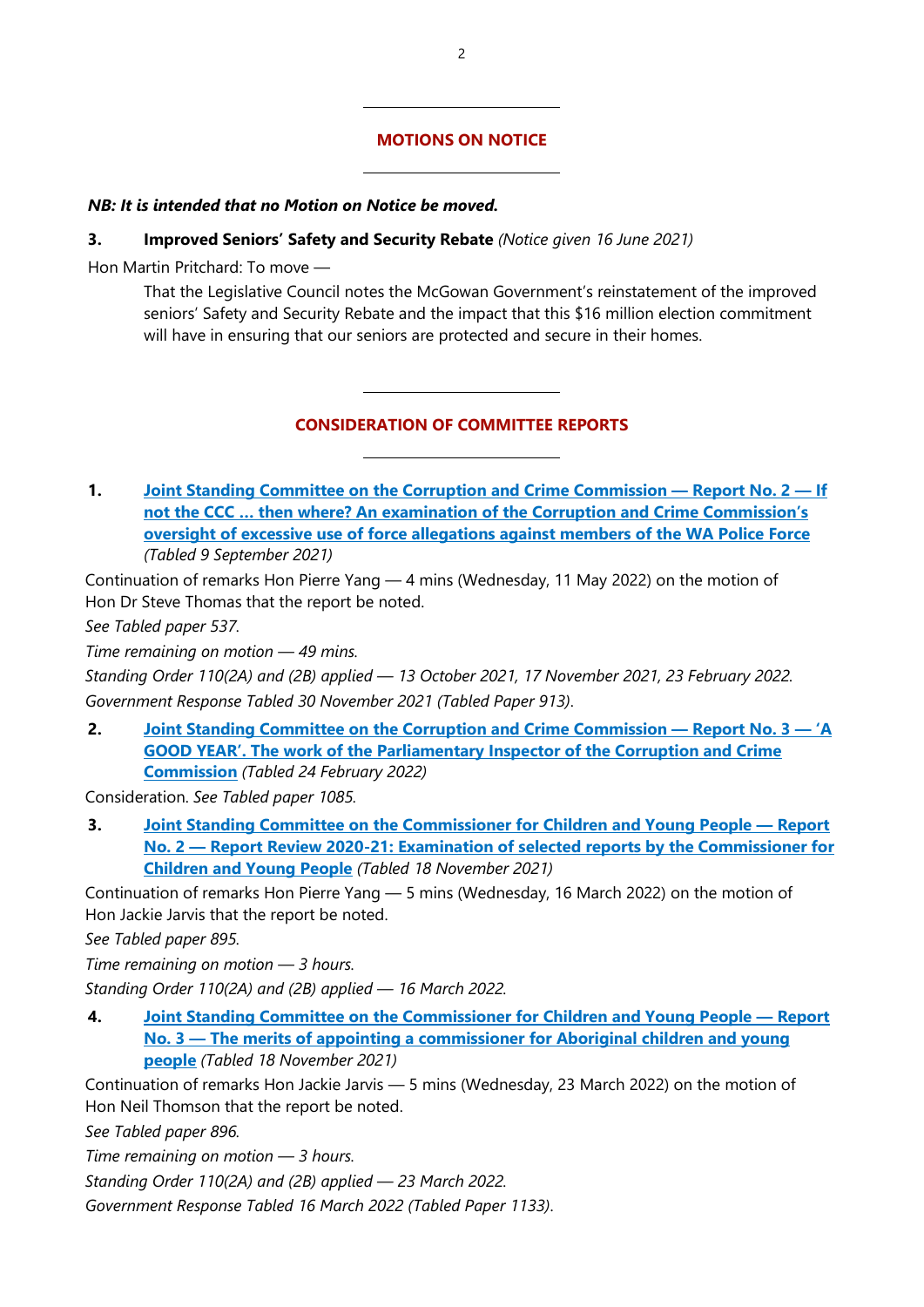**5. [Joint Standing Committee on the Corruption and Crime Commission](https://www.parliament.wa.gov.au/Parliament/commit.nsf/(Report+Lookup+by+Com+ID)/ED9D3F6485BC23034825880E00285532/$file/Report%204%20-%20The%20definition%20of%20) — Report No. 4 — [The definition of 'public officer' in the Corruption, Crime and Misconduct Act 2003](https://www.parliament.wa.gov.au/Parliament/commit.nsf/(Report+Lookup+by+Com+ID)/ED9D3F6485BC23034825880E00285532/$file/Report%204%20-%20The%20definition%20of%20)** *(Tabled 24 March 2022)*

Consideration. *See Tabled paper 1175.*

**6. [Joint Standing Committee on the Corruption and Crime Commission](https://www.parliament.wa.gov.au/Parliament/commit.nsf/(Report+Lookup+by+Com+ID)/9EAD3D6C0B2838F04825880E00289F11/$file/Report%205%20-%20Police%20power%20of%20arrest%20-%20Parliamentary%20Inspector) — Report No. 5 — Police power of arrest — [Parliamentary Inspector's report](https://www.parliament.wa.gov.au/Parliament/commit.nsf/(Report+Lookup+by+Com+ID)/9EAD3D6C0B2838F04825880E00289F11/$file/Report%205%20-%20Police%20power%20of%20arrest%20-%20Parliamentary%20Inspector)** *(Tabled 24 March 2022)*

Consideration. *See Tabled paper 1176.*

**7. [Joint Standing Committee on the Corruption and Crime Commission](https://www.parliament.wa.gov.au/Parliament/commit.nsf/(Report+Lookup+by+Com+ID)/D37971919A2CDBB14825880E00281ED3/$file/Report%206%20-%20The%20CCC) — Report No. 6 — [The Corruption and Crime Commission's unexplained wealth function](https://www.parliament.wa.gov.au/Parliament/commit.nsf/(Report+Lookup+by+Com+ID)/D37971919A2CDBB14825880E00281ED3/$file/Report%206%20-%20The%20CCC) — The review by [the Honourable Peter Martino](https://www.parliament.wa.gov.au/Parliament/commit.nsf/(Report+Lookup+by+Com+ID)/D37971919A2CDBB14825880E00281ED3/$file/Report%206%20-%20The%20CCC)** *(Tabled 24 March 2022)*

Consideration. *See Tabled paper 1177.*

**8. [Standing Committee on Environment and Public Affairs](https://www.parliament.wa.gov.au/Parliament/commit.nsf/(Report+Lookup+by+Com+ID)/EDCAB3750928D63A4825880F00124DCF/$file/ev.pet21.220324.rpf.058.xx.pdf) — Report No. 58 — Overview of [Petitions \(2 June 2021 to 2 December 2021\)](https://www.parliament.wa.gov.au/Parliament/commit.nsf/(Report+Lookup+by+Com+ID)/EDCAB3750928D63A4825880F00124DCF/$file/ev.pet21.220324.rpf.058.xx.pdf)** *(Tabled 24 March 2022)*

Consideration. *See Tabled paper 1178.*

**9. [Standing Committee on Estimates and Financial Operations](http://intranet/parliament/commit.nsf/(Report+Lookup+by+Com+ID)/B80496BE545D6FDB4825879C0010464B/$file/ef.ehw22.211130.rpf.085.xx.web.pdf) — Report No. 85 — [Consideration of the 2021-22 Budget Estimates](http://intranet/parliament/commit.nsf/(Report+Lookup+by+Com+ID)/B80496BE545D6FDB4825879C0010464B/$file/ef.ehw22.211130.rpf.085.xx.web.pdf)** *(Tabled 30 November 2021)*

Resumption of debate (Wednesday, 6 April 2022) on the motion of Hon Peter Collier that the report be noted.

*See Tabled paper 937.*

*Time remaining on motion — 3 hours.*

*Standing Order 110(2A) and (2B) applied — 6 April 2022.*

*Government Response Tabled 15 February 2022 (Tabled Paper 1009)*.

**10. [Standing Committee on Procedure and Privileges](https://www.parliament.wa.gov.au/Parliament/commit.nsf/(Report+Lookup+by+Com+ID)/B37730751860BDBC4825881D001734AD/$file/PPC%20Report%2066.pdf) — Report No. 66 — Person referred to in the Legislative Council — [Submission not considered](https://www.parliament.wa.gov.au/Parliament/commit.nsf/(Report+Lookup+by+Com+ID)/B37730751860BDBC4825881D001734AD/$file/PPC%20Report%2066.pdf)** *(Tabled 7 April 2022)*

Consideration. *See Tabled paper 1216.*

**11. [Joint Standing Committee on the Commissioner for Children and Young People](https://www.parliament.wa.gov.au/Parliament/commit.nsf/(Report+Lookup+by+Com+ID)/8D30EF84A4C3463E48258752000A9E2F/$file/2020-21%20AR%20JSCCCYP%20final%20-.pdf) — Report No. 1 — [Annual Report 2020–2021](https://www.parliament.wa.gov.au/Parliament/commit.nsf/(Report+Lookup+by+Com+ID)/8D30EF84A4C3463E48258752000A9E2F/$file/2020-21%20AR%20JSCCCYP%20final%20-.pdf)** *(Tabled 16 September 2021)*

Continuation of remarks Hon Kyle McGinn — 4 mins (Wednesday, 11 May 2022) on the motion of Hon Neil Thomson that the report be noted.

*See Tabled paper 678.*

*Time remaining on motion — 1 hour.*

*Standing Order 110(2A) and (2B) applied — 10 November 2021, 8 December 2021, 11 May 2022.*

**12. [Standing Committee on Public Administration](http://intranet/parliament/commit.nsf/(Report+Lookup+by+Com+ID)/F488C9C6E5A266FE48258847000D1C02/$file/pc.all.220519.rpf.037.xx.pdff) — Report No. 37 — Delivery of Ambulance [Services in Western Australia: Critical Condition](http://intranet/parliament/commit.nsf/(Report+Lookup+by+Com+ID)/F488C9C6E5A266FE48258847000D1C02/$file/pc.all.220519.rpf.037.xx.pdff)** *(Tabled 19 May 2022)*

Consideration. *See Tabled paper 1290.*

**13. [Standing Committee on Estimates and Financial Operations](https://www.parliament.wa.gov.au/Parliament/commit.nsf/(Report+Lookup+by+Com+ID)/569CB30BA1CD70624825885B00018D35/$file/ef.ar21.220614.rpf.086.xx.pdf) — Report No. 86 — [Consideration of the 2020-21 Annual Reports](https://www.parliament.wa.gov.au/Parliament/commit.nsf/(Report+Lookup+by+Com+ID)/569CB30BA1CD70624825885B00018D35/$file/ef.ar21.220614.rpf.086.xx.pdf)** *(Tabled 14 June 2022)*

Consideration. *See Tabled paper 1334.*